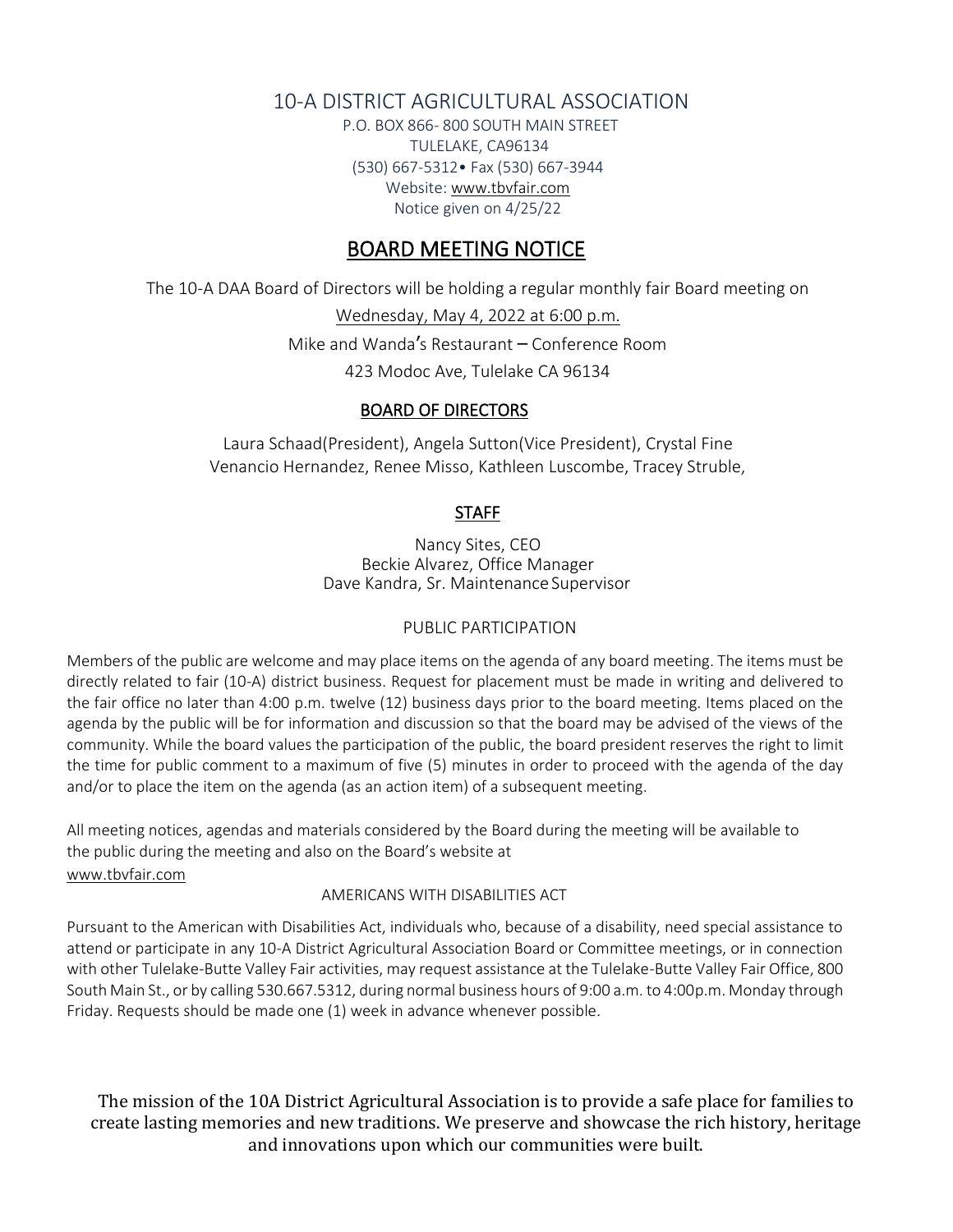

# **10A DAA Board Meeting Agenda**

Wednesday, May 4, 2022 at 6:00pm

- 1. CALL TO ORDER: President Schaad
	- All matters noticed on this agenda, in any category, may be considered for action. Any item not so noticed may not be considered. Items listed on this agenda may be considered in any order at the discretion of the President. This agenda, and all notices required by the California Bagley-Keene Open Meeting Act, are available at www.tbvfair.com
- 2. ROLL CALL OF DIRECTORS and DECLARATION OF QUORUM
- 3. INTRODUCTION OF GUESTS & STAFF PRESENT
- 4. COMMUNITY RELATIONS/PUBLIC COMMENT: (5 minutes)

Speakersarelimitedtofive(5)minutes.Thistimeis foritemsnotonthecurrentagenda.No debate by the Board shall be permitted on such public comment. No action will be taken on such comment at this time, as law requires formal public notice prior to any action on a docket item. Public comments on items listed elsewhere on the agenda will be heard as that item is beingconsidered.

5. CONSENT CALENDAR: (Discussion/Action by Board)

Any member of the public, staff or board of directors may request that an item be removed from the consent calendar discussed, and acted upon as a separate Item. For convenience, all matters listed on the Consent Calendar may be considered and acted upon in one motion without any discussion unless a Director, a member of staff, or a member of the public request's individual treatment.

- a. Minutes of April 6, 2022 Meeting
- b. Cash Disbursements March 2022
- c. Interim Rental Contracts Attached spreadsheet Sierra Cascade Nursery Contract
- d. Interim Rental Cleaning/Damage Deposit Refunds
- e. Current Finance Report March 2022
- 6. CORRESPONDENCE: (Information/Action by Board) All CDFA, CFA or CFSA memo's
- 7. TULELAKE-BUTTE VALLEY FAIR FRIENDS REPORT: (Information/Action by Board)
	- a. Financial Report
	- b. Any other business

The mission of the 10A District Agricultural Association is to provide a safe place for families to create lasting memories and new traditions. We preserve and showcase the rich history, heritage and innovations upon which our communities were built.